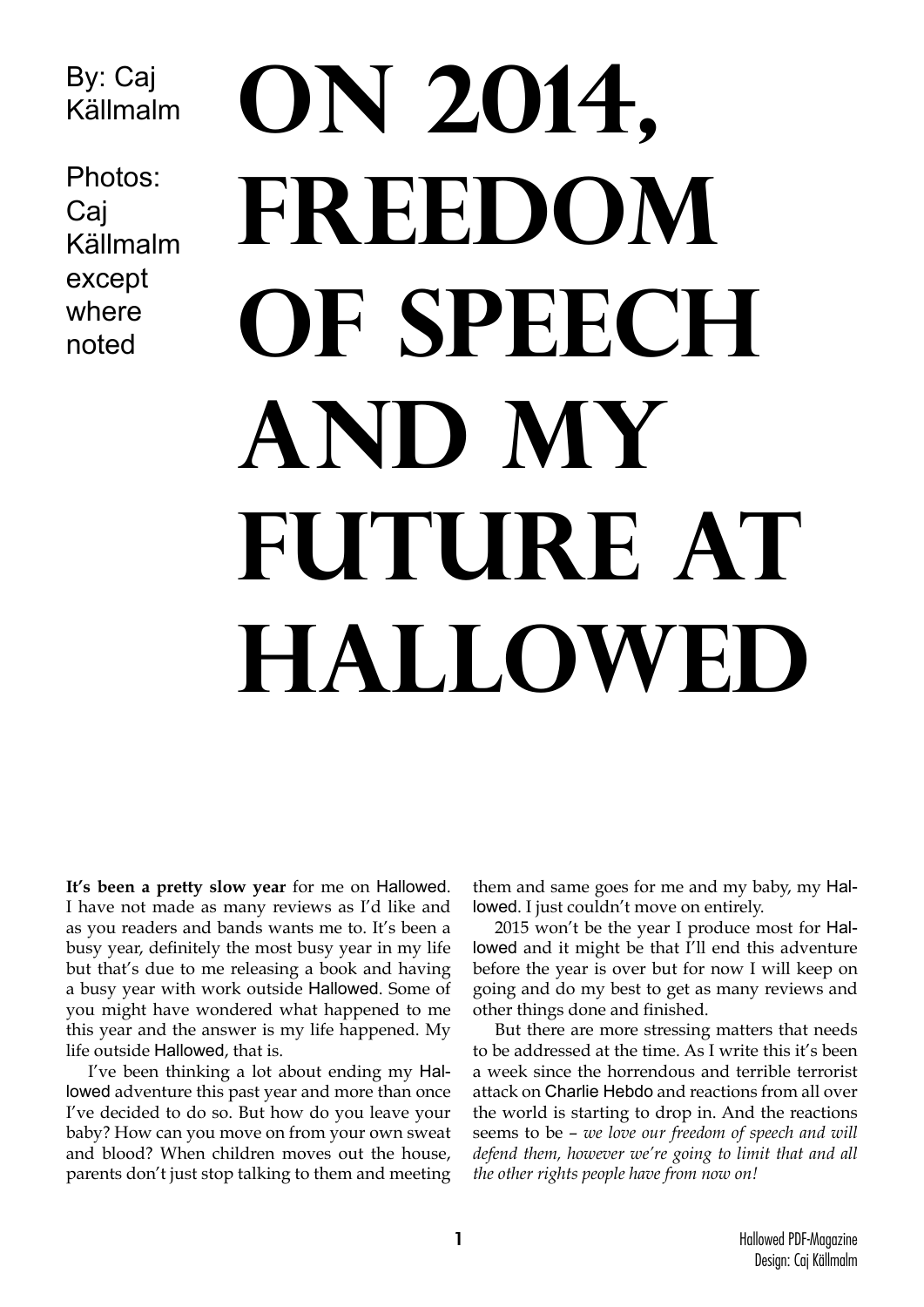

**A bit surprising, or not** when you think about how the winds blow on the British isles, it's England and the United Kingdom that's leading the hunt for limiting peoples right to express them selves and move freely. The prime minister wants to forbid, or at least limit, social media like WhatsApp, Twitter and such which I in a way wouldn't mind as I don't use them and people who do just craps up bull shit every minute on these things but I rather have that than a limitation on my right to say what I want without having the government and all kinds of police tracking my every movement, imprisoning me for thinking the wrong things.

I'm honestly very offended by how leaders around the world use this tragedy to get a control

on people that they don't have and wouldn't get support for without tragic events like this. There will always be people frightened by things like this that are so blinded by fear that they accept being watched every hour of every day without freedoms anywhere, not even in their minds just so they could imagine they are safe. And these people will make sure that Big brother gets his control and can repress the people. Power from the people, power to the tyrant. North Corea - we admire your ways.

Hallowed say all kinds of extreme and "surveillance demanding" things in our reviews – if you interpret them wrongly. We write all kinds jokes on killing and raping and bombing or overthrowing and even disease spreading but I can assure you

that we'll never ever do any of the things we say, nor would we want anyone else to do them but how would you know? Why couldn't we? Why shouldn't the tyrant repress our voice – it could be used for terror, perhaps. Who knows and who could guarantee the opposite? No one. And who are we, a simple music magazine to have anything to say or do against the big fat community of world leaders? Nothing! Silence our voices, please! mour and sarcasm whoever we want and in the way we want to do it – that's one of the reasons why I've decided to stay with Hallowed for a while longer: Hallowed needs to be here to say all those uncomfortable things that so many people are afraid to say. And we will be there to do that. So how about all these photos of strange creatures? I'm asking, are any of these Muhammed? No, of course not. Will somebody be offended by

Hallowed will not go for these shenanigans! We will write whatever we want no matter who we offend, no matter who gets insulted or angry. Hallowed will not be frightened either by the desperate terrorist (the Isis) or the mad with power terrorists (the world leaders). We will continue to joke, hume asking the question? Probably. But that's their problem. I'm not saying Mohammed is any of these creatures, I don't know who the fuck Mohammed was and I don't care. But these creatures are not Muhammed.

That's that for the future, now we look back on